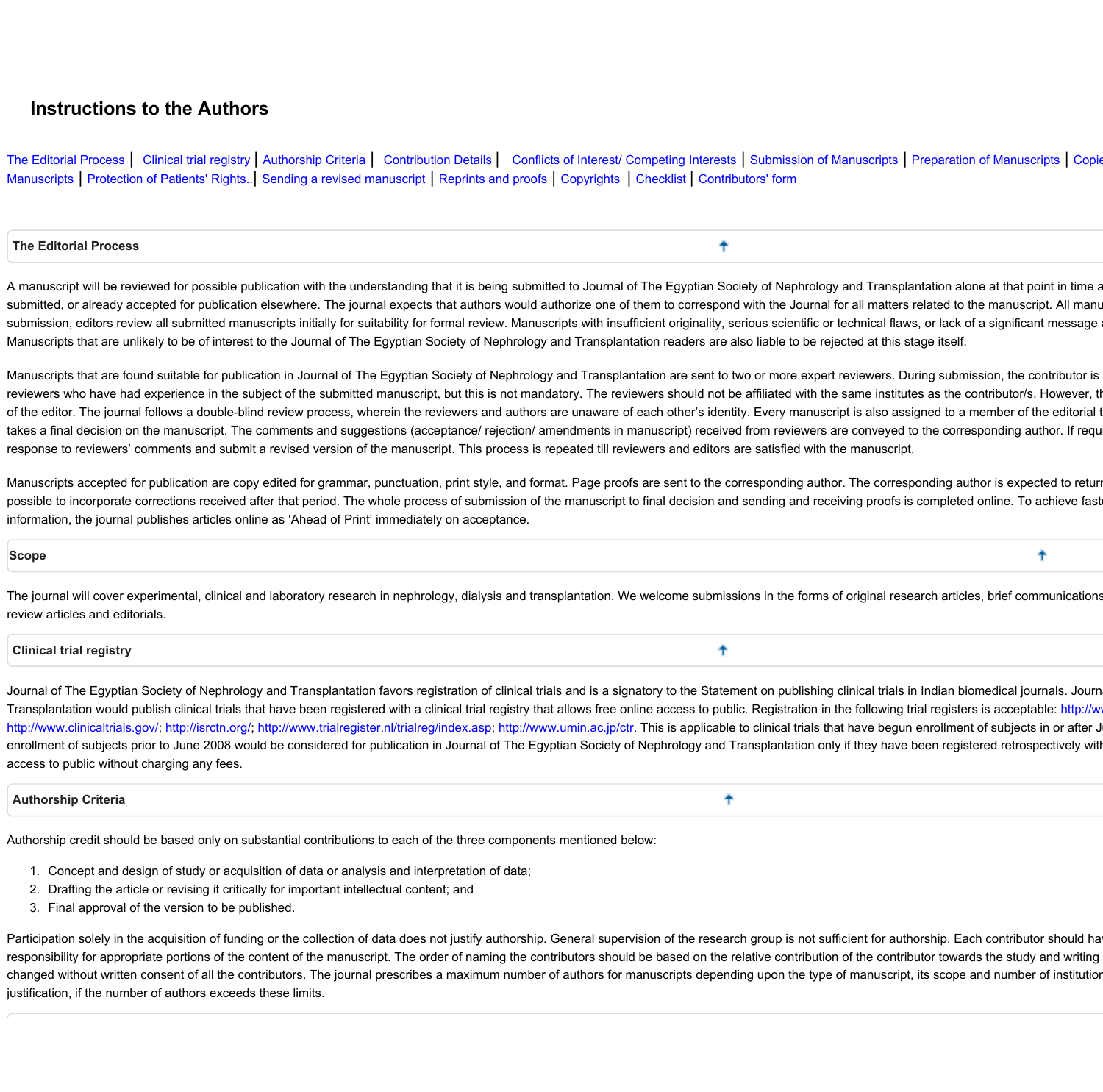#### <span id="page-1-0"></span> **Contribution Details**

Contributors should provide a description of contributions made by each of them towards the manuscript. Description should be divided in following categories, as applicable: concept, design, definition studies, experimental studies, data acquisition, data analysis, statistical analysis, manuscript preparation, manuscript editing and manuscript review. Authors' contributions will be printed along with the for the integrity of the work as a whole from inception to published article and should be designated as 'guarantor'.

# <span id="page-1-1"></span> **Conflicts of Interest/ Competing Interests**

All authors of articles must disclose any and all conflicts of interest they may have with publication of the manuscript or an institution or product that is mentioned in the manuscript and/or is important to **also disclose conflict of interest with products that compete with those mentioned in their manuscript.**

<span id="page-1-2"></span>

| $\mid$ Submission of Manuscripts |  |
|----------------------------------|--|
|                                  |  |

All manuscripts must be submitted on-line through the website <https://review.jow.medknow.com/jesnt>. First time users will have to register at this site. Registration is free but mandatory. Registered aut **the site using their user name and password.**

**The journal does not charge for submission and processing of the manuscripts.**

**If you experience any problems, please contact the editorial office by e-mail at editor [AT] jesnt.eg.net**

The submitted manuscripts that are not as per the "Instructions to Authors" would be returned to the authors for technical correction, before they undergo editorial/ peer-review. Generally, the manuscripted the manuscripte

# **[1] Title Page/First Page File/covering letter:**

# **This file should provide**

- 1. The type of manuscript (original article, case report, review article, Letter to editor, Images, etc.) title of the manuscript, running title, names of all authors/ contributors (with their highest academ department(s) and/ or institution(s) to which the work should be credited, . All information which can reveal your identity should be here. Use text/rtf/doc files. Do not zip the files.
- 2. The total number of pages, total number of photographs and word counts separately for abstract and for the text (excluding the references, tables and abstract), word counts for introduction + d
- **3. Source(s) of support in the form of grants, equipment, drugs, or all of these;**
- 4. Acknowledgement, if any. One or more statements should specify 1) contributions that need acknowledging but do not justify authorship, such as general support by a departmental chair; 2) acl acknowledgments of financial and material support, which should specify the nature of the support. This should be included in the title page of the manuscript and not in the main article file.
- 5. If the manuscript was presented as part at a meeting, the organization, place, and exact date on which it was read. A full statement to the editor about all submissions and previous reports that same or very similar work. Any such work should be referred to specifically, and referenced in the new paper. Copies of such material should be included with the submitted paper, to help the e
- 6. Registration number in case of a clinical trial and where it is registered (name of the registry and its URL)
- 7. Conflicts of Interest of each author/ contributor. A statement of financial or other relationships that might lead to a conflict of interest, if that information is not included in the manuscript itself or in
- **8. Criteria for inclusion in the authors'/ contributors' list**
- 9. A statement that the manuscript has been read and approved by all the authors, that the requirements for authorship as stated earlier in this document have been met, and that each author beli **information is not provided in another form (see below); and**
- 10. The name, address, e-mail, and telephone number of the corresponding author, who is responsible for communicating with the other authors about revisions and final approval of the proofs, if the

[2] Blinded Article file: The main text of the article, beginning from Abstract till References (including tables) should be in this file. The file must not contain any mention of the authors' names or initials acknowledgements. Page headers/running title can include the title but not the authors' names. Manuscripts not in compliance with the Journal's blinding policy will be returned to the corresponding aut size to 1 MB. Do not incorporate images in the file. If file size is large, graphs can be submitted as images separately without incorporating them in the article file to reduce the size of the file. The page **the first page of the blinded article file.**

[3] Images: Submit good quality color images. Each image should be less than 2 MB in size. Size of the image can be reduced by decreasing the actual height and width of the images (keep up to 1 submitted as jpeg files. Do not zip the files. Legends for the figures/images should be included at the end of the article file.

[4] The contributors' / copyright transfer form (template provided below) has to be submitted in original with the signatures of all the contributors within two weeks of submission via courier, fax or er images (one set) or digital images should be sent to the journal office at the time of submitting revised manuscript. High resolution images (up to 5 MB each) can be sent by email.

Contributors' form / copyright transfer form can be submitted online from the authors' area on <https://review.jow.medknow.com/jesnt>.

ቶ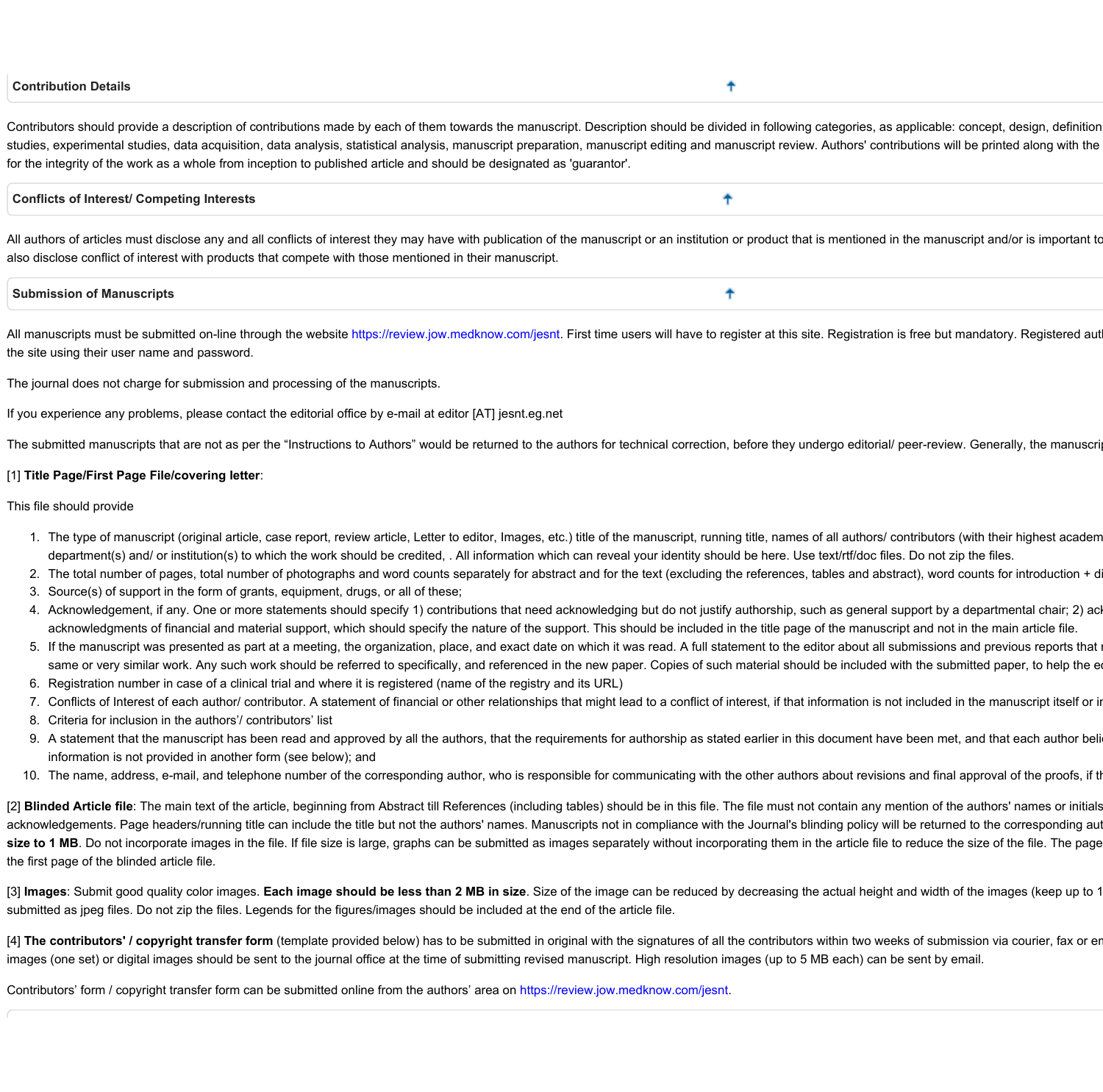#### <span id="page-2-0"></span> **Preparation of Manuscripts**

Manuscripts must be prepared in accordance with "Uniform requirements for Manuscripts submitted to Biomedical Journals" developed by the International Committee of Medical Journal Editors (Octob requirement of Journal of The Egyptian Society of Nephrology and Transplantation are summarized below. Before submitting a manuscript, contributors are requested to check for the latest instructions website of the journal ([http://www.jesnt.eg.net\)](https://www.jesnt.eg.net) and from the manuscript submission site [https://review.jow.medknow.com/jesnt\)](https://review.jow.medknow.com/jesnt).

**Journal of The Egyptian Society of Nephrology and Transplantation accepts manuscripts written in American English.**

## <span id="page-2-1"></span>**Copies of any permission(s)** ቶ

It is the responsibility of authors/ contributors to obtain permissions for reproducing any copyrighted material. A copy of the permission obtained must accompany the manuscript. Copies of any and all **submitted elsewhere that are related to the manuscript must also accompany the manuscript.** 

<span id="page-2-2"></span>**Types of Manuscripts**

# **Original articles:**

These include randomized controlled trials, intervention studies, studies of screening and diagnostic test, outcome studies, cost effectiveness analyses, case-control series, and surveys with high respo 3000 words (excluding Abstract, references and Tables) should be divided into sections with the headings Abstract, Key-words, Introduction, Material and Methods, Results, Discussion, References, Ta

**Introduction: State the purpose and summarize the rationale for the study or observation.** 

**Materials and Methods: It should include and describe the following aspects:**

Ethics: When reporting studies on human beings, indicate whether the procedures followed were in accordance with the ethical standards of the responsible committee on human experimentation (inst of 1975, as revised in 2000 (available at https://www.wma.net/policies-post/wma-declaration-of-helsinki-ethical-principles-for-medical-research-involving-human-subjects/). For prospective studies invol mention about approval of (regional/ national/ institutional or independent Ethics Committee or Review Board along with the approval number and date of approval, obtaining informed consent from adu children aged over 7 years participating in the trial. The age beyond which assent would be required could vary as per regional and/ or national guidelines. Ensure confidentiality of subjects by desisting hospital numbers, especially in illustrative material. When reporting experiments on animals, indicate whether the institution's or a national research council's guide for, or any national law on the care a Evidence for approval by a local Ethics Committee (for both human as well as animal studies) must be supplied by the authors on demand. Animal experimental procedures should be as humane as po used should be clearly stated. The ethical standards of experiments must be in accordance with the guidelines provided by the CPCSEA and World Medical Association Declaration of Helsinki on Ethic for studies involving experimental animals and human beings, respectively). The journal will not consider any paper which is ethically unacceptable. A statement on ethics committee permission and eth **under the 'Materials and Methods' section.**

### *Study design:*

Selection and Description of Participants: Describe your selection of the observational or experimental participants (patients or laboratory animals, including controls) clearly, including eligibility and exc population. Technical information: Identify the methods, apparatus (give the manufacturer's name and address in parentheses), and procedures in sufficient detail to allow other workers to reproduce the including statistical methods (see below); provide references and brief descriptions for methods that have been published but are not well known; describe new or substantially modified methods, give r **Identify precisely all drugs and chemicals used, including generic name(s), dose(s), and route(s) of administration.**

Reports of randomized clinical trials should present information on all major study elements, including the protocol, assignment of interventions (methods of randomization, concealment of allocation to **(blinding), based on the CONSORT Statement (http://www.consort-statement.org).**

## **Reporting Guidelines for Specific Study Designs**

|               | Guideline Type of Study Source                                                                          |                                                                    |
|---------------|---------------------------------------------------------------------------------------------------------|--------------------------------------------------------------------|
| <b>STROBE</b> | Observational<br>studies<br>including<br>cohort.<br>case-control.<br>land<br>cross-sectional<br>studies | https://www.strobe-statement.org/index.php?id=available-checklists |
|               | Randomized                                                                                              |                                                                    |

٠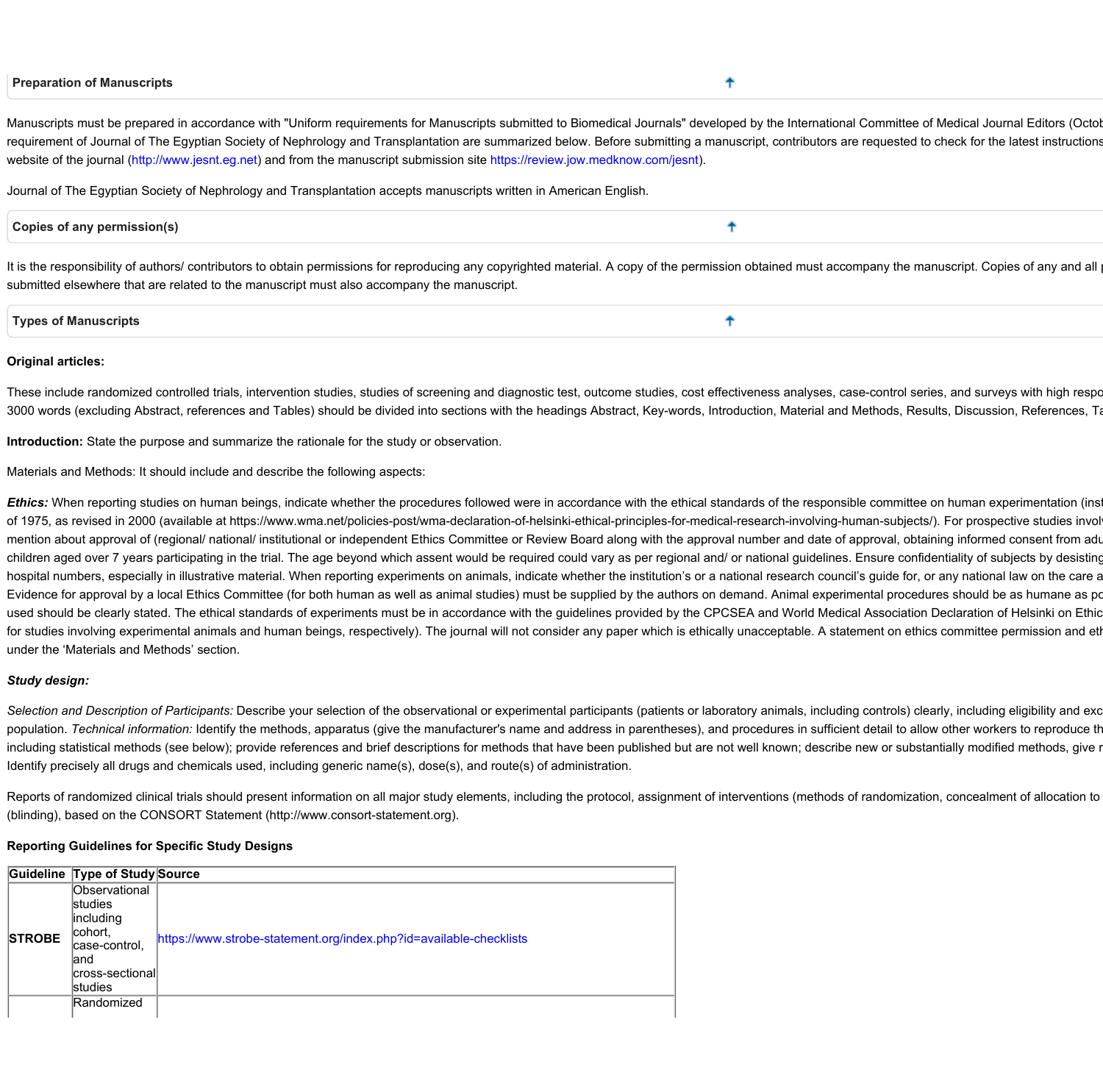| <b>CONSORT</b> controlled | trials                                   | http://www.consort-statement.org                                                         |
|---------------------------|------------------------------------------|------------------------------------------------------------------------------------------|
| <b>SQUIRE</b>             | Quality<br>improvement<br>projects       | http://squire-statement.org/index.cfm?fuseaction=Page.ViewPage&PageID=471                |
| <b>PRISMA</b>             | Systematic<br>lreviews<br>meta-analyses  | and http://prisma-statement.org/PRISMAStatement/Checklist.aspx                           |
| <b>STARD</b>              | Studies<br>ofl<br>diagnostic<br>accuracy | https://pubs.rsna.org/doi/full/10.1148/radiol.2015151516                                 |
| <b>CARE</b>               | Case Reports                             | https://www.care-statement.org/checklist                                                 |
| <b>AGREE</b>              | Clinical<br>Practice<br>Guidelines       | https://www.agreetrust.org/wp-content/uploads/2016/02/AGREE-Reporting-Checklist-2016.pdf |

**The reporting guidelines for other type of studies can be found at [https://www.equator-network.org/reporting-guidelines/.](https://www.equator-network.org/reporting-guidelines/)** 

Statistics: Whenever possible quantify findings and present them with appropriate indicators of measurement error or uncertainty (such as confidence intervals). Authors should report losses to observa are summarized in the Results section, specify the statistical methods used to analyze them. Avoid non-technical uses of technical terms in statistics, such as 'random' (which implies a randomizing deventional terms in sta Define statistical terms, abbreviations, and most symbols. Specify the computer software used. Use upper italics (P 0.048). For all P values include the exact value and not less than 0.05 or 0.001. Mea categorical variables and relative risks including odds ratios and hazard ratios should be accompanied by their confidence intervals.

Results: Present your results in a logical sequence in the text, tables, and illustrations, giving the main or most important findings first. Do not repeat in the text all the data in the tables or illustrations; e Extra- or supplementary materials and technical detail can be placed in an appendix where it will be accessible but will not interrupt the flow of the text; alternatively, it can be published only in the elect

When data are summarized in the Results section, give numeric results not only as derivatives (for example, percentages) but also as the absolute numbers from which the derivatives were calculated, them. Restrict tables and figures to those needed to explain the argument of the paper and to assess its support. Use graphs as an alternative to tables with many entries; do not duplicate data in graph **analyses of the data by variables such as age and sex should be included.**

Discussion: Include summary of key findings (primary outcome measures, secondary outcome measures, results as they relate to a prior hypothesis); Strengths and limitations of the study (study quest interpretation); Interpretation and implications in the context of the totality of evidence (is there a systematic review to refer to, if not, could one be reasonably done here and now?, what this study adds health policy, possible mechanisms); Controversies raised by this study; and Future research directions (for this particular research collaboration, underlying mechanisms, clinical research). Do not repeat in detail data or other material given in the Introduction or the Results section. In particular, contributors should avoid making statements on economic benefits and costs unless their man claiming priority and alluding to work that has not been completed. New hypotheses may be stated if needed, however they should be clearly labeled as such. About 30 references can be included. The **authors.**

### **Review Articles:**

It is expected that these articles would be written by individuals who have done substantial work on the subject or are considered experts in the field. A short summary of the work done by the contribute **manuscript.**

The prescribed word count is up to 3000 words excluding tables, references and abstract. The manuscript may have about 90 references. The manuscript should have an unstructured Abstract (250 words) The section titles would depend upon the topic reviewed. Authors submitting review article should include a section describing the methods used for locating, selecting, extracting, and synthesizing data **abstract.**

The journal expects the contributors to give post-publication updates on the subject of review. The update should be brief, covering the advances in the field after the publication of the article and shoul **development occurs in the field.**

#### **Case reports:**

New, interesting and rare cases can be reported. They should be unique, describing a great diagnostic or therapeutic challenge and providing a learning point for the readers. Cases with clinical signific communications could be of up to 1000 words (excluding Abstract and references) and should have the following headings: Abstract (unstructured), Key-words, Introduction, Case report, Discussion, R

The manuscript could be of up to 1000 words (excluding references and abstract) and could be supported with up to 10 references. Case Reports could be authored by up to four authors.

# **Letter to the Editor:**

These should be short and decisive observations. They should preferably be related to articles previously published in the Journal or views expressed in the journal. They should not be preliminary obs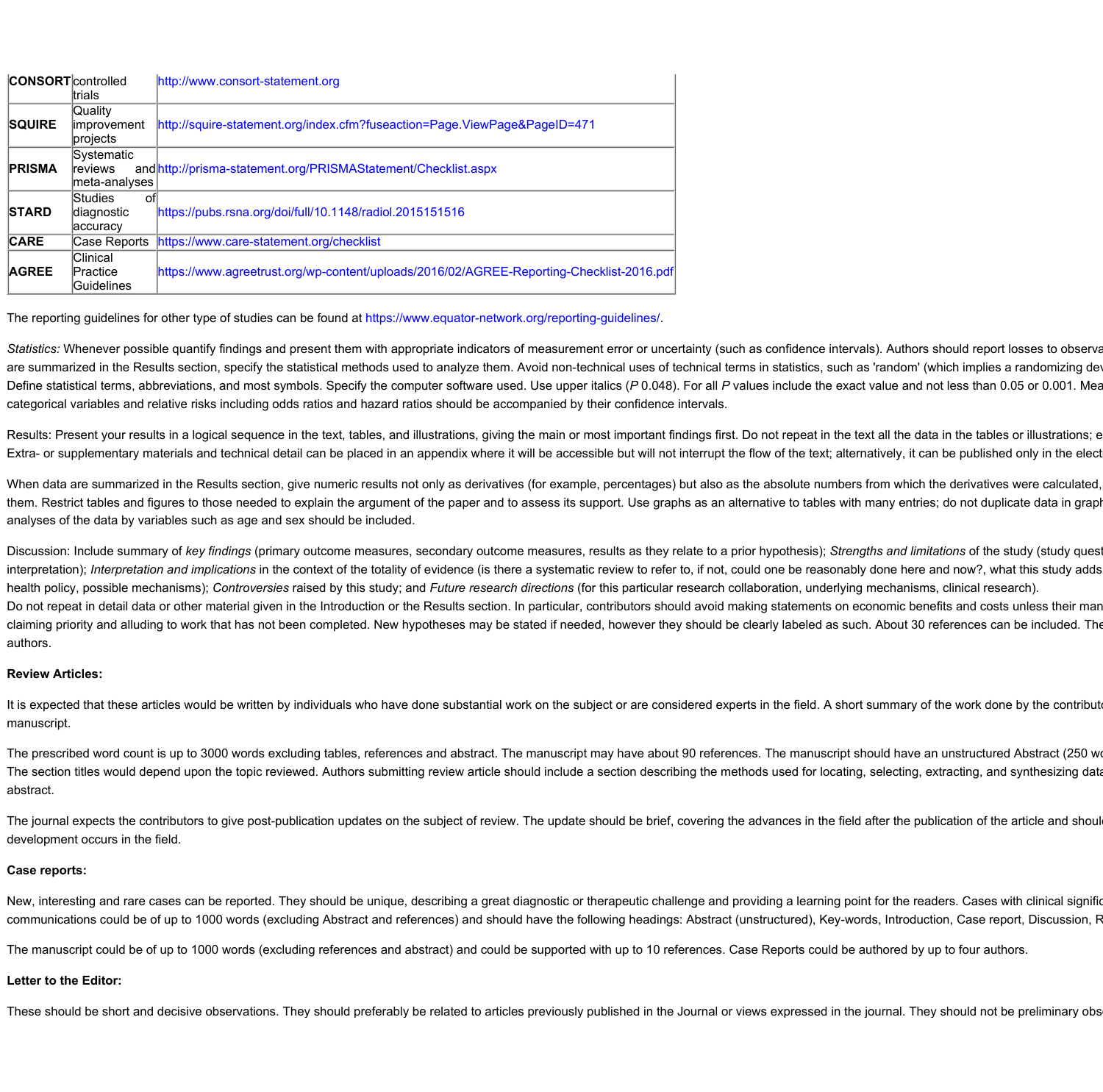letter could have up to 500 words and 5 references. It could be generally authored by not more than four authors.

## *Other:*

**Editorial, Guest Editorial, Commentary and Opinion are solicited by the editorial board.**

## *References*

References should be numbered consecutively in the order in which they are first mentioned in the text (not in alphabetic order). Identify references in text, tables, and legends by Arabic numerals in su marks. References cited only in tables or figure legends should be numbered in accordance with the sequence established by the first identification in the text of the particular table or figure. Use the st formats used by the NLM in Index Medicus. The titles of journals should be abbreviated according to the style used in Index Medicus. Use complete name of the journal for non-indexed journals. Avoid manuscripts submitted but not accepted should be cited in the text as "unpublished observations" with written permission from the source. Avoid citing a "personal communication" unless it provides es which case the name of the person and date of communication should be cited in parentheses in the text.

The commonly cited types of references are shown here, for other types of references such as newspaper items please refer to ICMJE Guidelines (http://www.icmje.org or http://www.nlm.nih.gov/bsd/u

## *Articles in Journals*

- 1. Standard journal article (for up to six authors): Parija S C, Ravinder PT, Shariff M. Detection of hydatid antigen in the fluid samples from hydatid cysts by co-agglutination. Trans. R.Soc. Trop. M
- 2. Standard journal article (for more than six authors): List the first six contributors followed by et al.

Roddy P, Goiri J, Flevaud L, Palma PP, Morote S, Lima N. et al., Field Evaluation of a Rapid Immunochromatographic Assay for Detection of Trypanosoma cruzi Infection by Use of Whole Blood. J. Cli

1. Volume with supplement: Otranto D, Capelli G, Genchi C: Changing distribution patterns of canine vector borne diseases in Italy: leishmaniosis vs. dirofilariosis. Parasites & Vectors 2009; Suppl

### *Books and Other Monographs*

- 1. Personal author(s): Parija SC. Textbook of Medical Parasitology. 3rd ed. All India Publishers and Distributors. 2008.
- 2. Editor(s), compiler(s) as author: Garcia LS, Filarial Nematodes In: Garcia LS (editor) Diagnostic Medical Parasitology ASM press Washington DC 2007: pp 319-356.
- 3. Chapter in a book: Nesheim M C. Ascariasis and human nutrition. In Ascariasis and its prevention and control, D. W. T. Crompton, M. C. Nesbemi, and Z. S. Pawlowski (eds.). Taylor and Franc

### *Electronic Sources as reference*

Journal article on the Internet: Parija SC, Khairnar K. Detection of excretory Entamoeba histolytica DNA in the urine, and detection of E. histolytica DNA and lectin antigen in the liver abscess pus for th *Microbiology* **2007, 7:41.doi:10.1186/1471-2180-7-41. [http://www.biomedcentral.com/1471-2180/7/41](https://www.biomedcentral.com/1471-2180/7/41)**

### *Tables*

- **• Tables should be self-explanatory and should not duplicate textual material.**
- **• Tables with more than 10 columns and 25 rows are not acceptable.**
- Number tables, in Arabic numerals, consecutively in the order of their first citation in the text and supply a brief title for each.
- **• Place explanatory matter in footnotes, not in the heading.**
- **• Explain in footnotes all non-standard abbreviations that are used in each table.**
- Obtain permission for all fully borrowed, adapted, and modified tables and provide a credit line in the footnote.
- **• For footnotes use the following symbols, in this sequence: \*, †, ‡, §, ||,¶ , \*\*, ††, ‡‡**
- Tables with their legends should be provided at the end of the text after the references. The tables along with their number should be cited at the relevant place in the text

### *Illustrations (Figures)*

- Upload the images in JPEG format. The file size should be within 1024 kb in size while uploading
- Figures should be numbered consecutively according to the order in which they have been first cited in the text.
- Labels, numbers, and symbols should be clear and of uniform size. The lettering for figures should be large enough to be legible after reduction to fit the width of a printed column.
- . Symbols, arrows, or letters used in photomicrographs should contrast with the background and should be marked neatly with transfer type or by tissue overlay and not by pen.
- **• Titles and detailed explanations belong in the legends for illustrations not on the illustrations themselves.**
- When graphs, scatter-grams or histograms are submitted the numerical data on which they are based should also be supplied.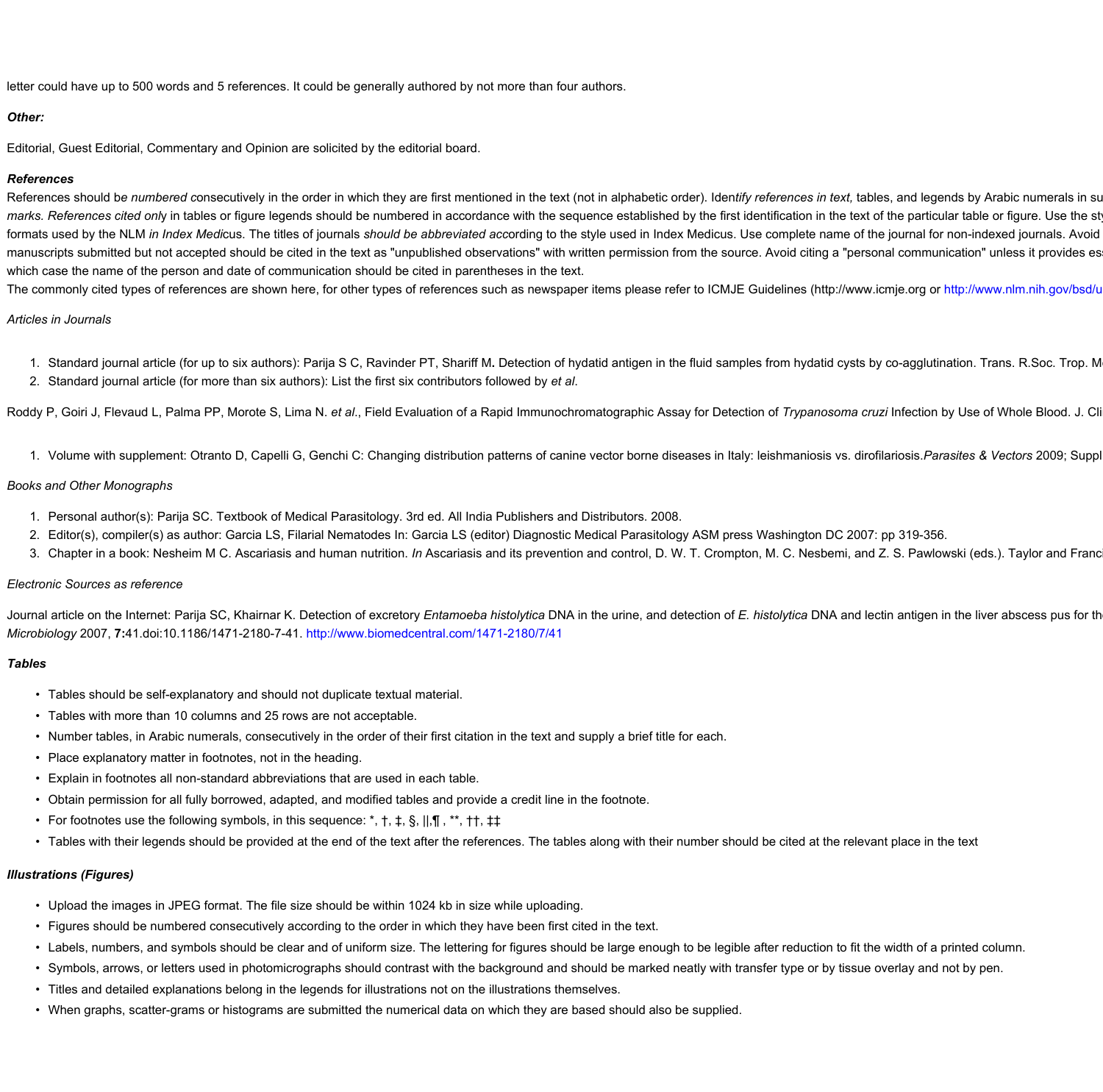- **• The photographs and figures should be trimmed to remove all the unwanted areas.**
- If photographs of individuals are used, their pictures must be accompanied by written permission to use the photograph.
- If a figure has been published elsewhere, acknowledge the original source and submit written permission from the copyright holder to reproduce the material. A credit line should appear in the le
- Legends for illustrations: Type or print out legends (maximum 40 words, excluding the credit line) for illustrations using double spacing, with Arabic numerals corresponding to the illustrations. W identify parts of the illustrations, identify and explain each one in the legend. Explain the internal scale (magnification) and identify the method of staining in photomicrographs.
- . Final figures for print production: Send sharp, glossy, un-mounted, color photographic prints, with height of 4 inches and width of 6 inches at the time of submitting the revised manuscript. Print of images are the only source of images, ensure that the image has minimum resolution of 300 dpi or 1800 x 1600 pixels in TIFF format. Send the images on a CD. Each figure should have a labe back indicating the number of the figure, the running title, top of the figure and the legends of the figure. Do not write the contributor/s' name/s. Do not write on the back of figures, scratch, or ma
- The Journal reserves the right to crop, rotate, reduce, or enlarge the photographs to an acceptable size.

<span id="page-5-0"></span>

| <b>Protection of Patients' Rights to Privacy</b> |  |
|--------------------------------------------------|--|
|                                                  |  |

Identifying information should not be published in written descriptions, photographs, sonograms, CT scans, etc., and pedigrees unless the information is essential for scientific purposes and the patient informed consent for publication. Authors should remove patients' names from figures unless they have obtained informed consent from the patients. The journal abides by ICMJE quidelines:

- 1. Authors, not the journals nor the publisher, need to obtain the patient consent form before the publication and have the form properly archived. The consent forms are not to be uploaded with th **publisher offices.**
- 2. If the manuscript contains patient images that preclude anonymity, or a description that has obvious indication to the identity of the patient, a statement about obtaining informed patient consent

٠

╇

#### <span id="page-5-1"></span>**Sending a revised manuscript**

The revised version of the manuscript should be submitted online in a manner similar to that used for submission of the manuscript for the first time. However, there is no need to submit the "First Page version. When submitting a revised manuscript, contributors are requested to include, the 'referees' remarks along with point to point clarification at the beginning in the revised file itself. In addition, the **colored text in the article.**

### <span id="page-5-2"></span>**Reprints and proofs**

Journal provides no free printed reprints. Authors can purchase reprints, payment for which should be done at the time of submitting the proofs.

#### *Publication schedule*

The journal publishes articles on its website immediately on acceptance and follows a 'continuous publication' schedule. Articles are compiled for 'print on demand' semiannual issues.

<span id="page-5-3"></span>

| $\sim$ onvrights |  |
|------------------|--|
|                  |  |

The entire contents of the Journal of The Egyptian Society of Nephrology and Transplantation are protected under Indian and international copyrights. The Journal, however, grants to all users a free, in a license to copy, use, distribute, perform and display the work publicly and to make and distribute derivative works in any digital medium for any reasonable non-commercial purpose, subject to proper The journal also grants the right to make small numbers of printed copies for their personal non-commercial use under Creative Commons Attribution-Noncommercial-Share Alike 4.0 International Publ

<span id="page-5-4"></span>

| <b>Checklist</b><br>. |  |  |  |
|-----------------------|--|--|--|
|                       |  |  |  |

#### **Covering letter**

- **• Signed by all contributors**
- **• Previous publication / presentations mentioned**
- **• Source of funding mentioned**
- **• Conflicts of interest disclosed**

#### **Authors**

**• Last name and given name provided along with Middle name initials (where applicable)**